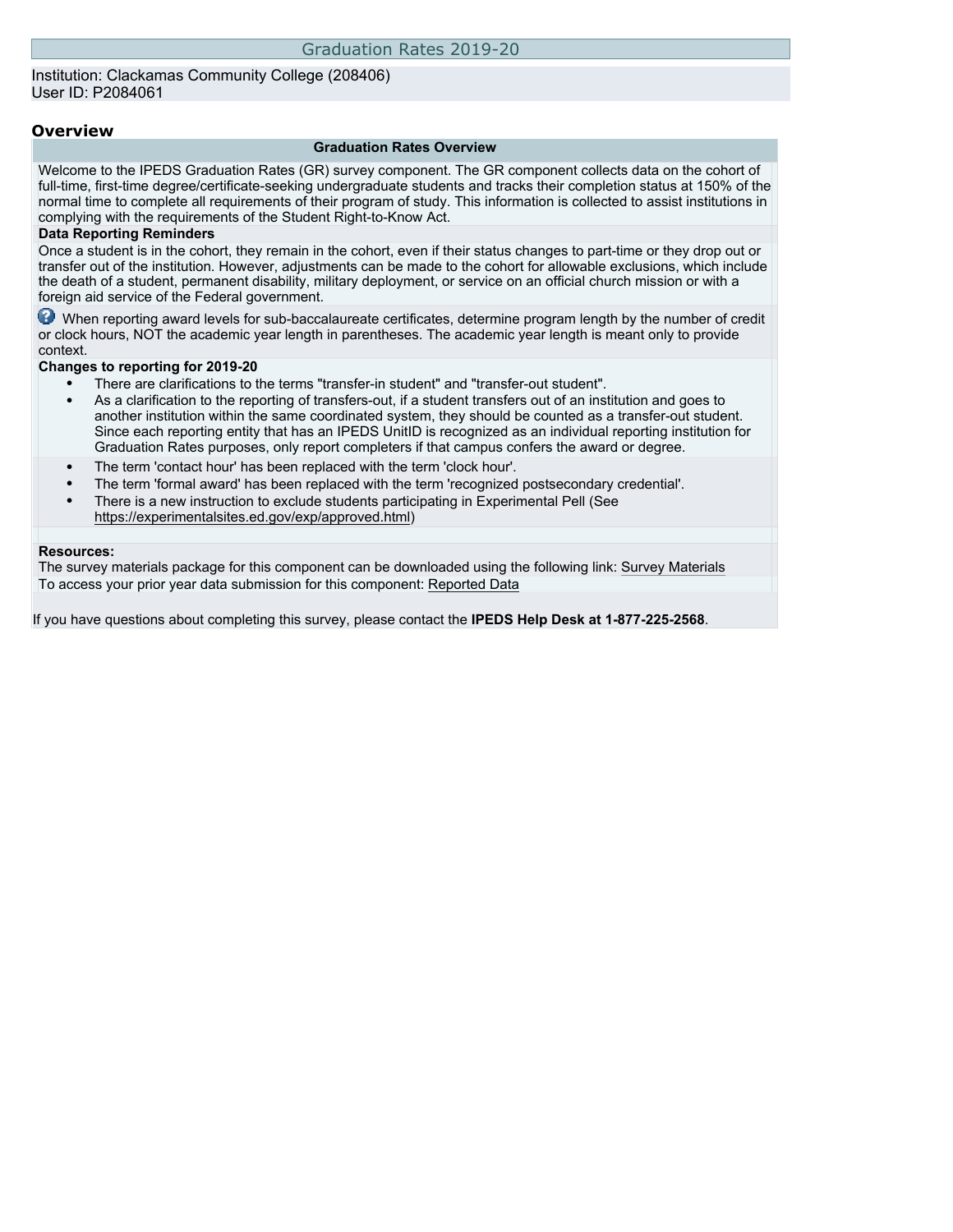### **Establishing cohort**

**Based on your institution's response to the predominant calendar system question (B3) on the Institutional**

**Characteristics Header survey component from the IPEDS Fall 2019 data collection, your institution must report**

**graduation rates data using a:**

**Fall Cohort**

*A* **fall cohort** *is used by institutions with standard academic terms (semester, trimester, quarter, 4-1-4). A* **fullyear cohort** *is used by institutions offering primarily occupational/vocational programs and operating on a continuous basis.*

**Cohort of full-time, first-time degree/certificate-seeking undergraduate students**

•**Report Hispanic/Latino individuals of any race as Hispanic/Latino**

•**Report race for non-Hispanic/Latino individuals only**

Please review the data in the initial cohort column and re-enter the cohort data making any necessary corrections for omissions, erroneous reporting, or where better information regarding race/ethnicity or gender is available. Institutions must continue to report using the new race/ethnicity categories. For information and assistance with this, please visit the [IPEDS Race/Ethnicity Information Center.](https://nces.ed.gov/ipeds/report-your-data/resource-center-race-ethnicity)

| <b>Men</b>                                |                  |                |  |
|-------------------------------------------|------------------|----------------|--|
| Screen 1 of 5                             | Cohort year 2016 |                |  |
|                                           | Initial cohort   | Revised cohort |  |
| Nonresident alien                         |                  | 2              |  |
| Hispanic/Latino                           | 35               | 35             |  |
| American Indian or Alaska Native          | 4                | 4              |  |
| Asian                                     | 6                | 6              |  |
| <b>Black or African American</b>          | 16               | 16             |  |
| Native Hawaiian or Other Pacific Islander |                  | 0              |  |
| White                                     | 202              | 202            |  |
| Two or more races                         | 27               | 27             |  |
| Race and ethnicity unknown                | 12               | 12             |  |
| <b>Total men</b>                          | 304              | 304            |  |

| <b>Women</b>                              |                |                  |
|-------------------------------------------|----------------|------------------|
| Screen 1 of 5                             |                | Cohort year 2016 |
|                                           | Initial cohort | Revised cohort   |
| Nonresident alien                         | 5              | 5                |
| Hispanic/Latino                           | 24             | 24               |
| American Indian or Alaska Native          | 5              | 5                |
| Asian                                     | າ              | $\overline{2}$   |
| <b>Black or African American</b>          | 8              | 8                |
| Native Hawaiian or Other Pacific Islander |                |                  |
| White                                     | 145            | 145              |
| Two or more races                         | 20             | 20               |
| Race and ethnicity unknown                | 18             | 18               |
| <b>Total women</b>                        | 228            | 228              |
|                                           |                |                  |
| Total men + women                         | 532            | 532              |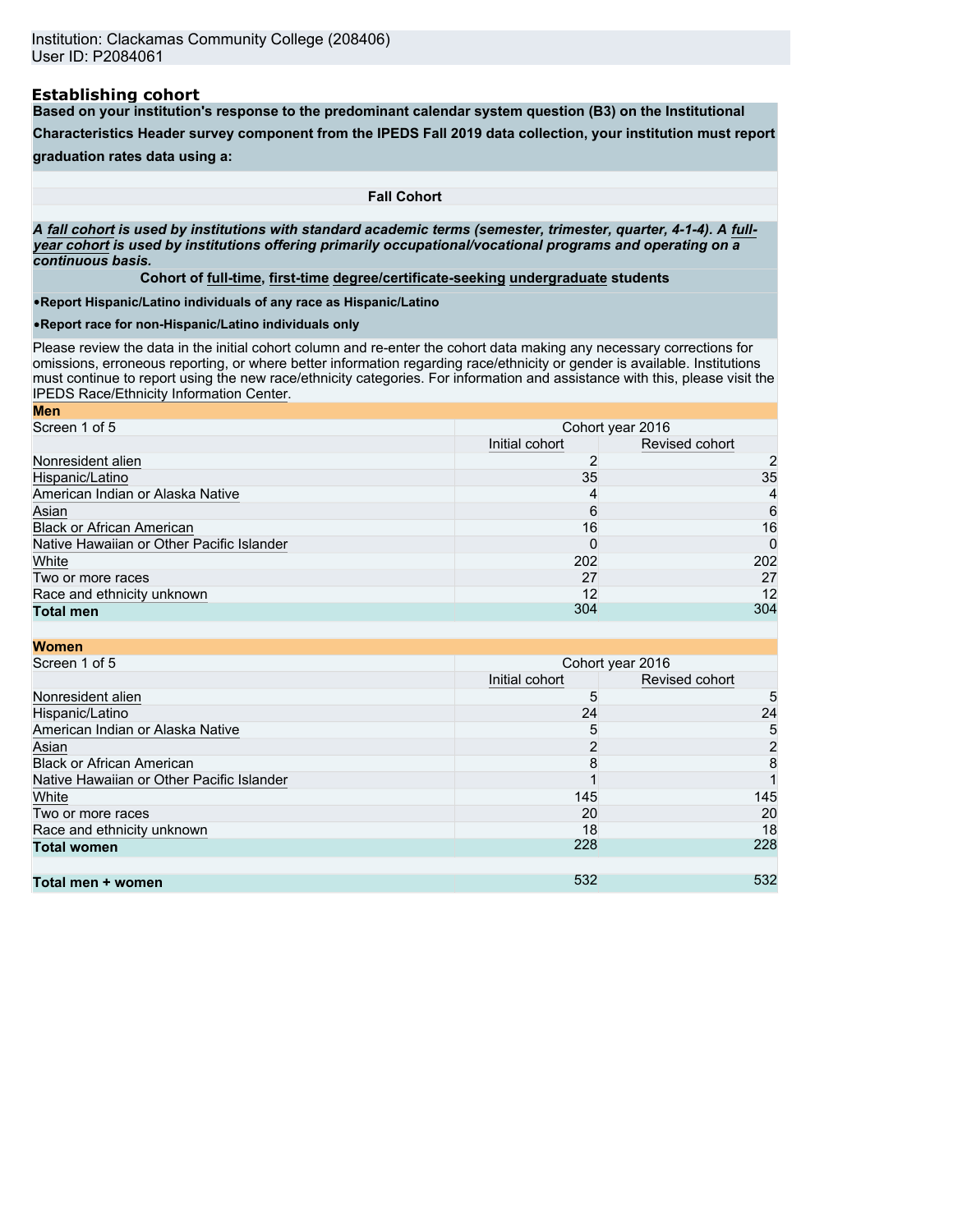# **Completers within 150%**

**Cohort of full-time, first-time degree/certificate-seeking undergraduate students**

**In the columns below, report the status of the 2016 cohort of full-time, first-time degree/certificate-seeking undergraduate students listed in Column 10. Those who completed their program within 150% of normal time as of August 31, 2019 should be reported in either Column 11 or 12, depending on the length of the program completed.**

### •**Report Hispanic/Latino individuals of any race as Hispanic/Latino**

•**Report race for non-Hispanic/Latino individuals only**

| <b>Men</b>                                   |                |                                                                                         |                                                                                                                                                |              |
|----------------------------------------------|----------------|-----------------------------------------------------------------------------------------|------------------------------------------------------------------------------------------------------------------------------------------------|--------------|
| Screen 2 of 5                                |                |                                                                                         | Cohort year 2016                                                                                                                               |              |
|                                              | Cohort         | Cohort students who completed their program within<br>150% of normal time to completion | Total<br>completers                                                                                                                            |              |
|                                              |                | equivalent)                                                                             | Completers of programs of Completers of programs of at<br>less than 2 academic yrs (or least 2 but less than 4 academic yrs<br>(or equivalent) | within 150%  |
|                                              | (Column<br>10) | (Column 11)                                                                             | (Column 12)                                                                                                                                    | (Column 29)  |
| Nonresident alien                            | 2              |                                                                                         |                                                                                                                                                |              |
| Hispanic/Latino                              | 35             |                                                                                         | 3                                                                                                                                              |              |
| American Indian or<br>Alaska Native          | 4              |                                                                                         |                                                                                                                                                |              |
| Asian                                        | 6              |                                                                                         |                                                                                                                                                |              |
| <b>Black or African</b><br>American          | 16             |                                                                                         |                                                                                                                                                |              |
| Native Hawaiian or Other<br>Pacific Islander | 0              |                                                                                         |                                                                                                                                                | $\mathbf{I}$ |
| White                                        | 202            | $\overline{2}$                                                                          | 30                                                                                                                                             | 32           |
| Two or more races                            | 27             |                                                                                         | 5                                                                                                                                              | 5            |
| Race and ethnicity<br>unknown                | 12             |                                                                                         |                                                                                                                                                |              |
| <b>Total men</b>                             | 304            | 2                                                                                       | 43                                                                                                                                             | 45           |

## **Women**

| Screen 2 of 5                                |                | Cohort year 2016                                                         |                                                                                         |                           |  |  |
|----------------------------------------------|----------------|--------------------------------------------------------------------------|-----------------------------------------------------------------------------------------|---------------------------|--|--|
|                                              | Cohort         |                                                                          | Cohort students who completed their program within<br>150% of normal time to completion |                           |  |  |
|                                              |                |                                                                          |                                                                                         | completers<br>within 150% |  |  |
|                                              |                | Completers of programs of<br>less than 2 academic yrs (or<br>equivalent) | Completers of programs of at<br>least 2 but less than 4 academic yrs<br>(or equivalent) |                           |  |  |
|                                              | (Column<br>10) | (Column 11)                                                              | (Column 12)                                                                             | (Column 29)               |  |  |
| Nonresident alien                            | 5              |                                                                          |                                                                                         |                           |  |  |
| Hispanic/Latino                              | 24             |                                                                          |                                                                                         |                           |  |  |
| American Indian or<br>Alaska Native          | 5              |                                                                          |                                                                                         |                           |  |  |
| Asian                                        | 2              |                                                                          |                                                                                         |                           |  |  |
| <b>Black or African</b><br>American          | 8              |                                                                          |                                                                                         | 0                         |  |  |
| Native Hawaiian or Other<br>Pacific Islander |                |                                                                          |                                                                                         | 0                         |  |  |
| White                                        | 145            | $\overline{2}$                                                           | 20                                                                                      | 22                        |  |  |
| Two or more races                            | 20             |                                                                          | 2                                                                                       | $\overline{2}$            |  |  |
| Race and ethnicity<br>unknown                | 18             |                                                                          | $\overline{2}$                                                                          | $\overline{2}$            |  |  |
| <b>Total women</b>                           | 228            | $\overline{2}$                                                           | 27                                                                                      | 29                        |  |  |
| Total men + women                            | 532            | $\overline{4}$                                                           | 70                                                                                      | 74                        |  |  |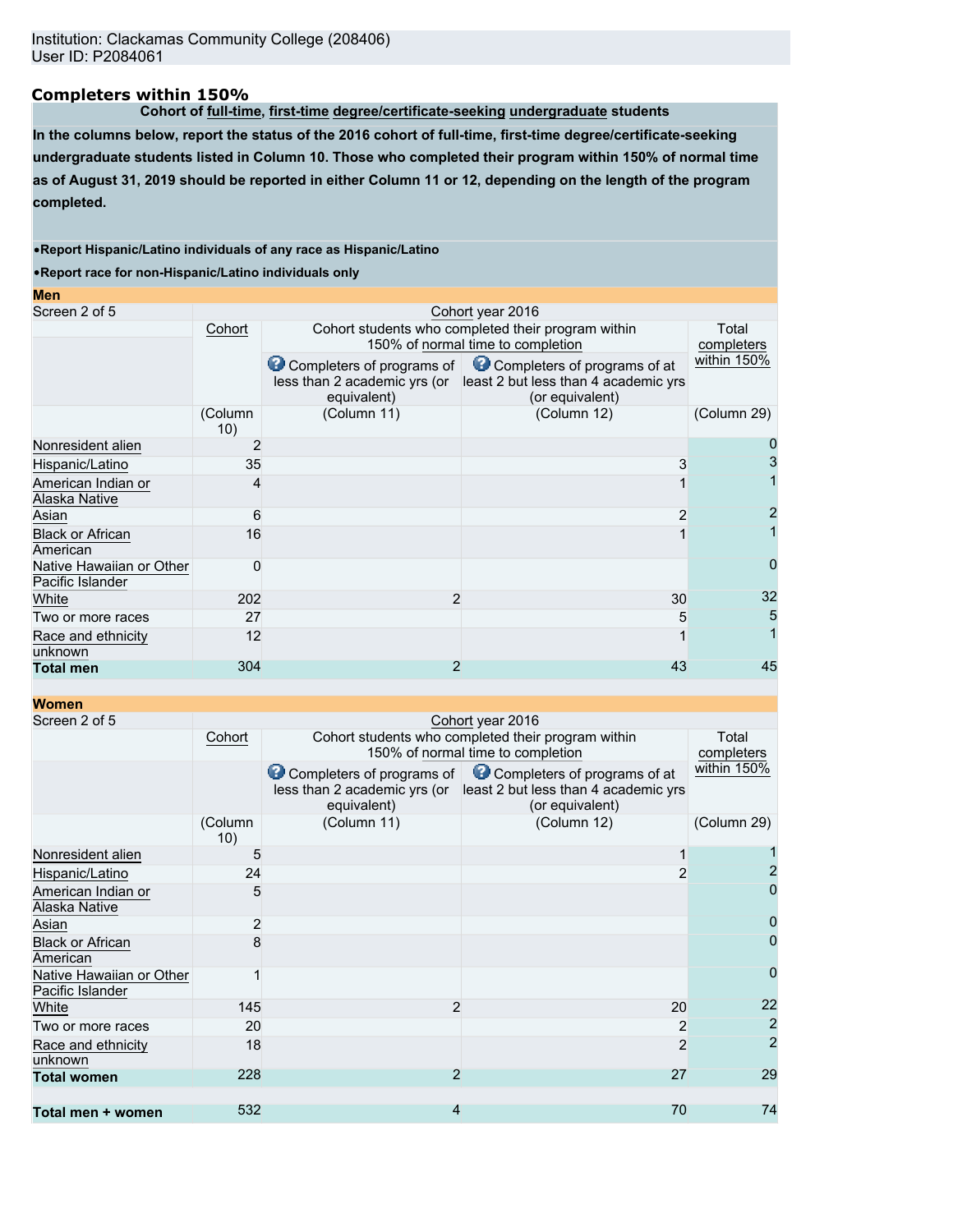# **Transfers/exclusions**

•In the columns below, report the status of those students in the 2016 cohort of full-time, first-time degree/certificateseeking undergraduate students listed in Column 10 who did not complete a program as of August 31, 2019.

•Report transfers-out who did not complete a program in Column 30. If the mission of your institution includes providing substantial preparation for students to enroll in another eligible institution WITHOUT having completed a program, you must report transfer-out data in Column 30. A school is required to report only on those students that the school knows have transferred to another eligible institution. A school must document that the student actually transferred. If it is not part of your mission, you may report transfer-out data if you wish.

•Report eligible exclusions from the cohort in Column 45. The ONLY allowable categories for this column are: students who died or became permanently disabled

students who left school to serve in the armed forces (or have been called up to active duty)

students who left school to serve with a foreign aid service of the Federal Government

students who left school to serve on an official church mission

•Column 52 [No longer enrolled] will be calculated for you. This includes students who have dropped out as well as those who completed in greater than 150% of normal time.

•If you do not have any values to report in either Column 30, 45, or 51, you must enter at least one zero in a field on this screen to continue.

**Cohort of full-time, first-time degree/certificate-seeking undergraduate students**

### •**Report Hispanic/Latino individuals of any race as Hispanic/Latino**

•**Report race for non-Hispanic/Latino individuals only**

**Men**

| Screen 3 of 5                                |                |                                    | Cohort year 2016               |                     |                   |                       |
|----------------------------------------------|----------------|------------------------------------|--------------------------------|---------------------|-------------------|-----------------------|
|                                              | Cohort         | Total<br>completers<br>within 150% | Total transfer-out<br>students | Total<br>exclusions | Still<br>enrolled | No longer<br>enrolled |
|                                              | (Column<br>10) | (Column 29)                        | (Column 30)                    | (Column 45)         | (Column<br>51)    | (Column 52)           |
| Nonresident alien                            |                |                                    |                                |                     |                   |                       |
| Hispanic/Latino                              | 35             |                                    | 13                             |                     |                   | 14                    |
| American Indian or Alaska<br><b>Native</b>   |                |                                    |                                |                     |                   |                       |
| Asian                                        | 6              |                                    | 2                              |                     |                   |                       |
| <b>Black or African American</b>             | 16             |                                    | 6                              |                     |                   | 8                     |
| Native Hawaiian or Other<br>Pacific Islander | O              |                                    |                                |                     |                   |                       |
| White                                        | 202            | 32                                 | 54                             |                     | 26                | 90                    |
| Two or more races                            | 27             | 5                                  | 5                              |                     | 2                 | 15                    |
| Race and ethnicity unknown                   | 12             |                                    |                                |                     |                   | 9                     |
| <b>Total men</b>                             | 304            | 45                                 | 85                             | O                   | 35                | 139                   |

**Women**

| <u>WUITEN</u>                                |                  |                                    |                                |                     |                   |                       |
|----------------------------------------------|------------------|------------------------------------|--------------------------------|---------------------|-------------------|-----------------------|
| Screen 3 of 5                                | Cohort year 2016 |                                    |                                |                     |                   |                       |
|                                              | Cohort           | Total<br>completers<br>within 150% | Total transfer-out<br>students | Total<br>exclusions | Still<br>enrolled | No longer<br>enrolled |
|                                              | (Column<br>10)   | (Column 29)                        | (Column 30)                    | (Column 45)         | (Column<br>51)    | (Column 52)           |
| Nonresident alien                            | 5                |                                    |                                |                     |                   |                       |
| Hispanic/Latino                              | 24               |                                    |                                |                     | 5                 | 9                     |
| American Indian or Alaska<br><b>Native</b>   | 5                |                                    |                                |                     |                   | 3                     |
| Asian                                        | $\overline{2}$   | U                                  | O                              |                     |                   |                       |
| <b>Black or African American</b>             | 8                |                                    |                                |                     |                   | 5                     |
| Native Hawaiian or Other<br>Pacific Islander |                  |                                    |                                |                     |                   |                       |
| White                                        | 145              | 22                                 | 46                             |                     | 19                | 58                    |
| Two or more races                            | 20               | $\overline{2}$                     | 6                              |                     |                   | 12                    |
| Race and ethnicity unknown                   | 18               | $\overline{2}$                     |                                |                     | $\overline{2}$    | 13                    |
| <b>Total women</b>                           | 228              | 29                                 | 69                             | 0                   | 28                | 102                   |
| Total men + women                            | 532              | 74                                 | 154                            | $\Omega$            | 63                | 241                   |
| Total in prior year (men and<br>women)       | 485              |                                    | 122                            |                     |                   |                       |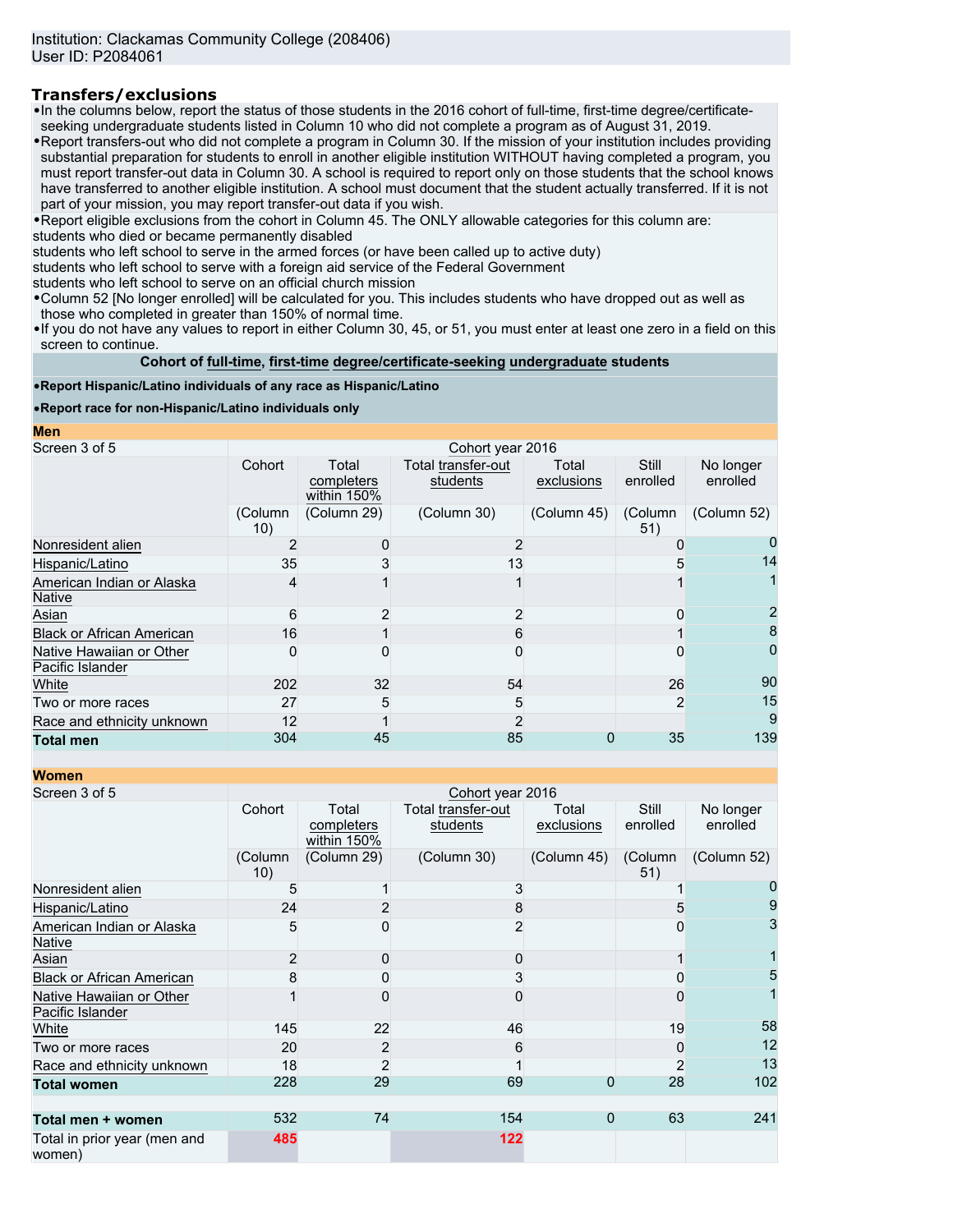# **Completers within 100%**

•In the columns below, report the status of those students in the 2016 cohort of full-time, first-time degree/certificateseeking undergraduate students who completed their program within 100% of normal time to completion.

- •Those who completed their program within 100% of normal time should be reported in either Column 55 or 56,
- depending on the length of the program completed.

|                      | Cohort of full-time, first-time degree/certificate-seeking undergraduate students |            |                                                                                                                                    |                                                                                                                |             |  |  |
|----------------------|-----------------------------------------------------------------------------------|------------|------------------------------------------------------------------------------------------------------------------------------------|----------------------------------------------------------------------------------------------------------------|-------------|--|--|
| Screen 4<br>of 5     | Cohort year 2016                                                                  |            |                                                                                                                                    |                                                                                                                |             |  |  |
|                      | Revised<br>cohort                                                                 | Exclusions | Cohort students who completed their program within<br>Total completers<br>100% of normal time to completion<br>within 100% (Column |                                                                                                                |             |  |  |
|                      |                                                                                   |            | of less than 2 academic yrs<br>(or equivalent)                                                                                     | Completers of programs Completers of programs of at<br>least 2 but less than 4 academic<br>yrs (or equivalent) | $55 + 56$   |  |  |
|                      |                                                                                   |            | (Column 55)                                                                                                                        | (Column 56)                                                                                                    | (Column 57) |  |  |
| Total men<br>+ women | 532                                                                               | 0          |                                                                                                                                    | 32                                                                                                             | 36          |  |  |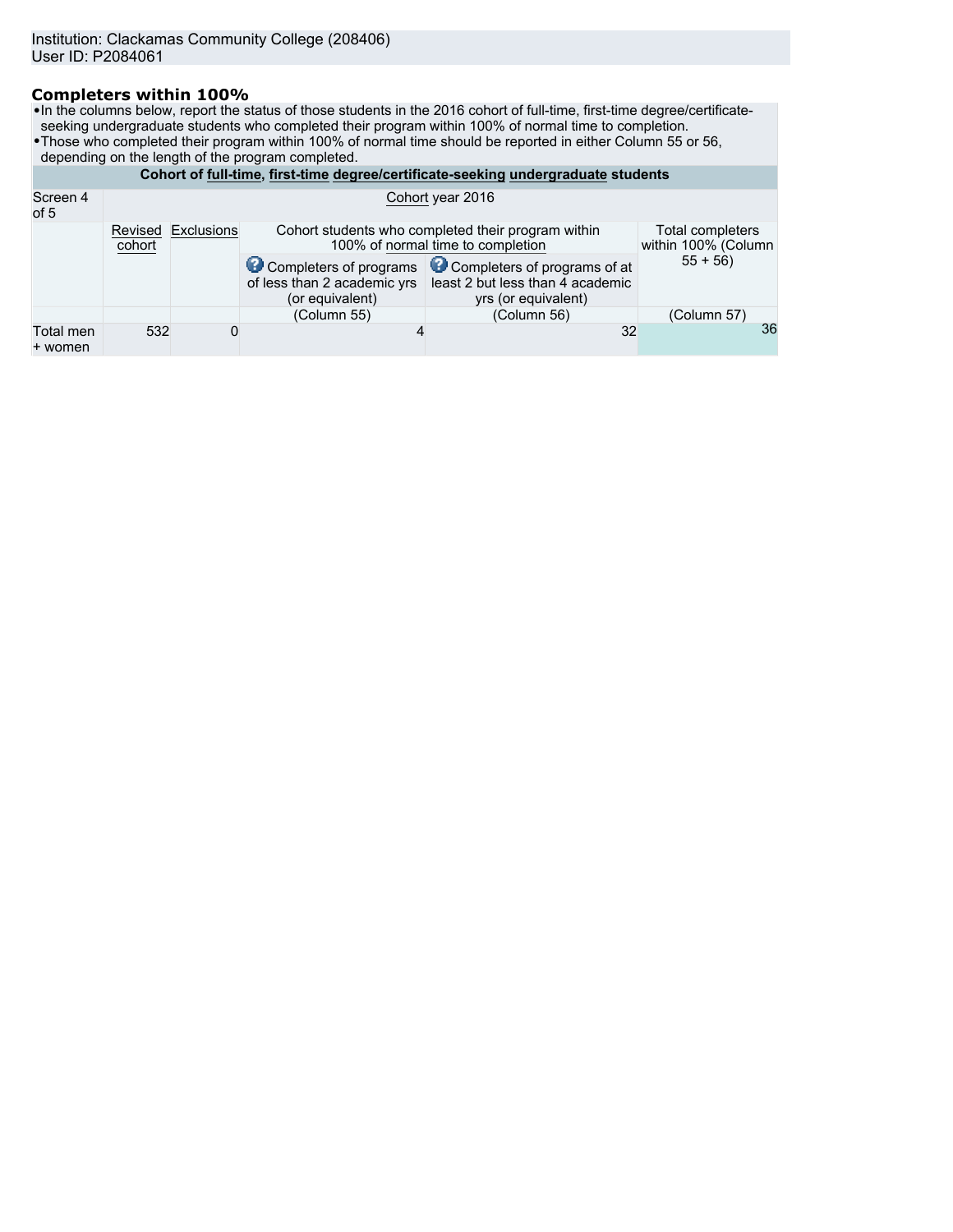## **Pell recipients and recipients of a subsidized Direct Loan who did not receive a Pell Grant**

For each subcohort, report the number of students in the cohort, total exclusions for the cohort, and the number of students that completed a certificate or degree within 150% of normal time to completion.

•Recipients of a Pell Grant and Recipients of a Direct Subsidized Loan that did not receive a Pell Grant are *mutually* **exclusive**, that is, if a student is in one cohort, they cannot be in the other cohort.

- The total of these 2 subcohorts must be less than the full-time, first-time, degree/certificate-seeking cohort

**Cohort of full-time, first-time degree/certificate-seeking undergraduate students**

| Screen 5 of 5                                                                                      | Cohort year 2016                |             |                                                                                                   |  |  |
|----------------------------------------------------------------------------------------------------|---------------------------------|-------------|---------------------------------------------------------------------------------------------------|--|--|
|                                                                                                    | Number of<br>students in cohort |             | Total exclusions Number of students that<br>completed within 150%<br>normal time to<br>completion |  |  |
|                                                                                                    | (Column 10)                     | (Column 45) | (Column 29)                                                                                       |  |  |
| Full-time, first-time, degree/certificate-seeking cohort                                           | 532                             |             | 74                                                                                                |  |  |
| Recipients of a Pell Grant (within entering year)                                                  | 229                             |             | 25                                                                                                |  |  |
| Recipients of a Direct Subsidized Loan (Within entering<br>year) that did not receive a Pell Grant | 49                              |             | 10                                                                                                |  |  |
| Did not receive either a Pell Grant or Direct Subsidized<br>Loan (within entering year)            | 254                             | 0           | 39                                                                                                |  |  |
|                                                                                                    |                                 |             |                                                                                                   |  |  |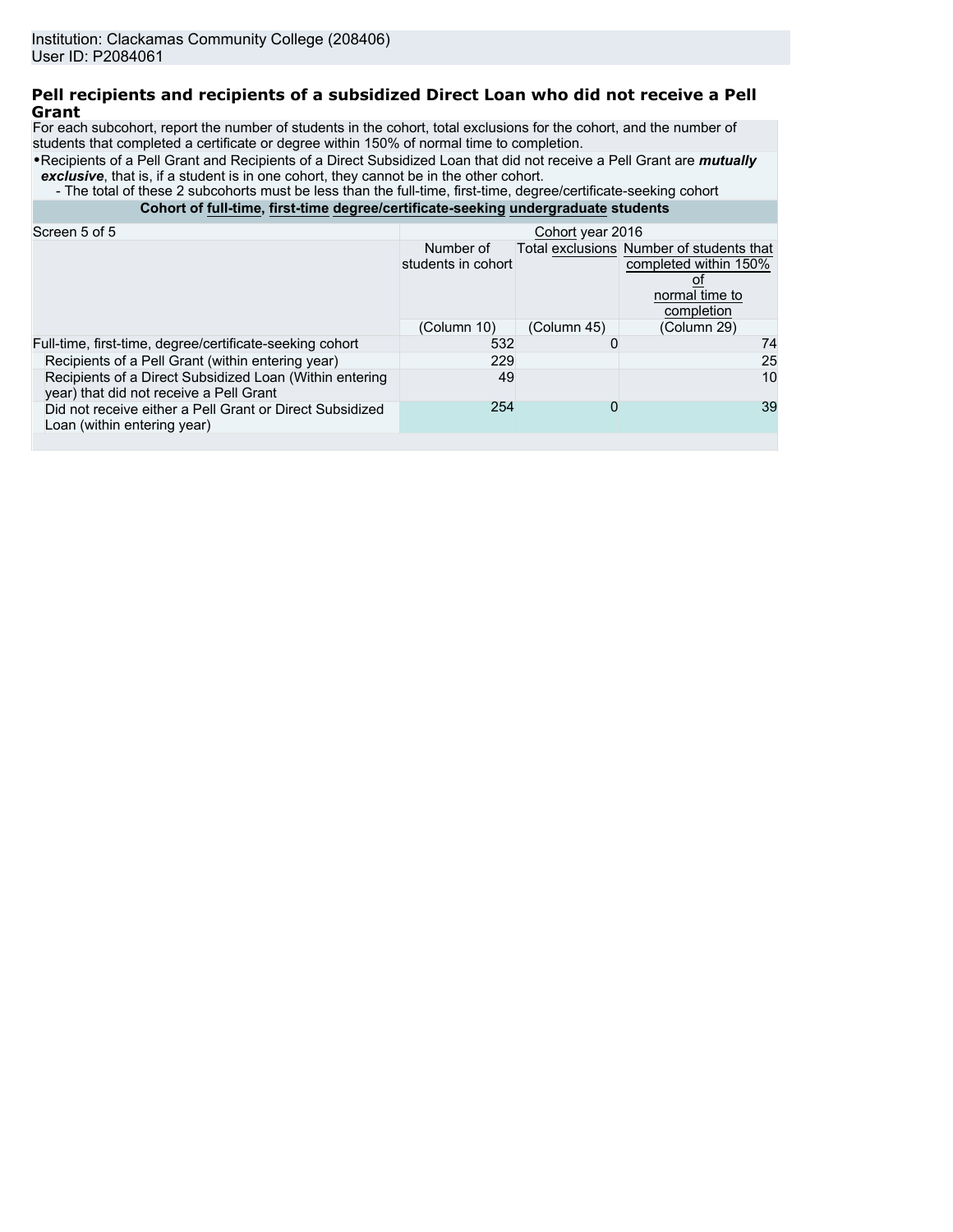# **Graduation and transfer-out rates**

| Calculation of graduation and transfer-out rates       |                                      |    |  |  |  |  |
|--------------------------------------------------------|--------------------------------------|----|--|--|--|--|
| Screen 1 of 2<br>Cohort year 2016                      |                                      |    |  |  |  |  |
|                                                        | Transfer-out rate<br>Graduation rate |    |  |  |  |  |
| Overall Rates (will be displayed on College Navigator) |                                      | 29 |  |  |  |  |
| Men                                                    | 15                                   | 28 |  |  |  |  |
| <b>Women</b>                                           | 13                                   | 30 |  |  |  |  |
|                                                        |                                      |    |  |  |  |  |
|                                                        |                                      |    |  |  |  |  |

**Do you wish to provide additional context notes?**<br>○ No

O<sub>Yes</sub>

 $\overline{\Phi}$  Note that certain information from these worksheets will be displayed on College Navigator, as noted. You **may use the space below to provide context for these data. These context notes will be posted on the College Navigator website, and should be written to be understood by students and parents.**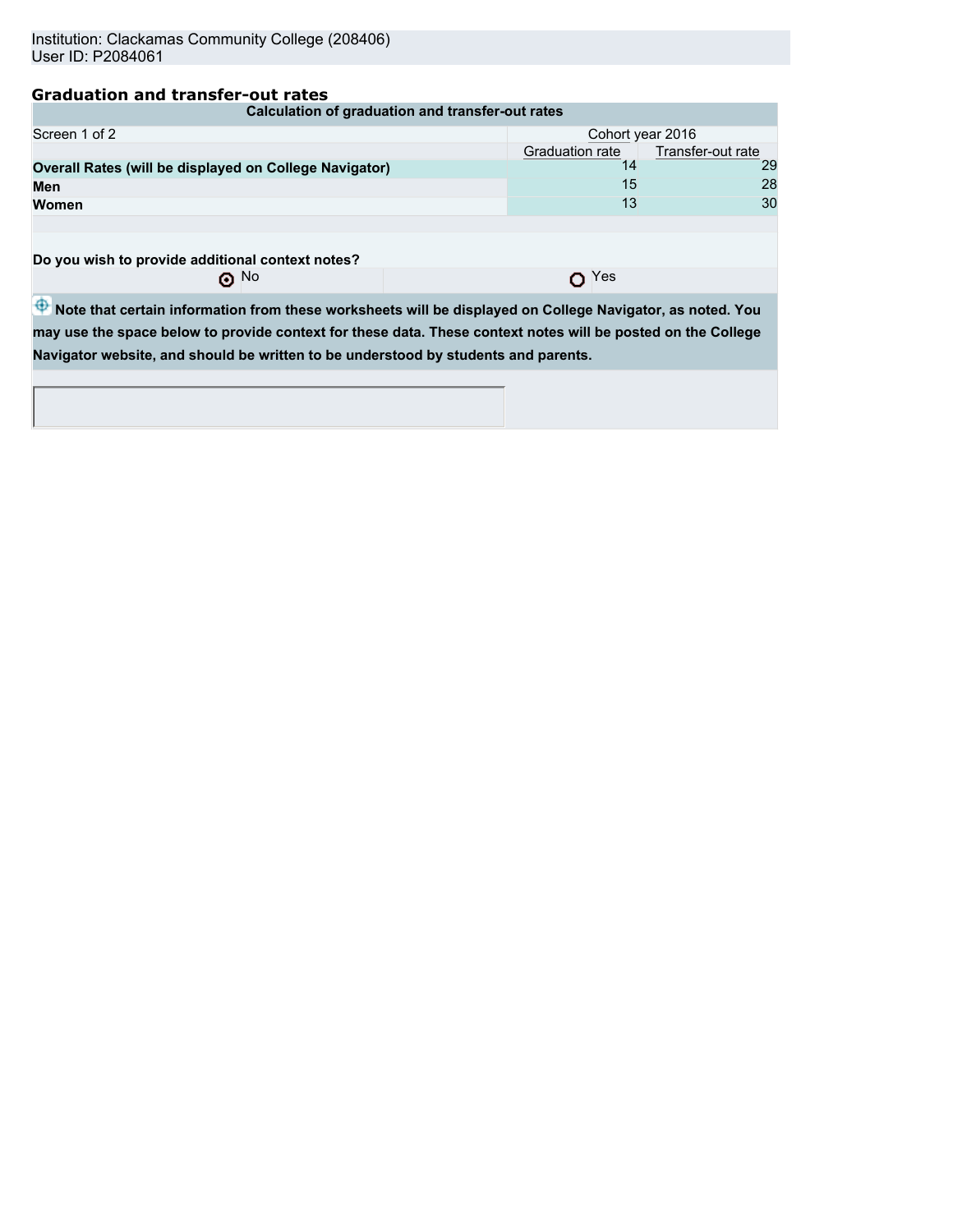# **4-year average rates**

| 4-year average rates                                                           |      |      |      |      |              |
|--------------------------------------------------------------------------------|------|------|------|------|--------------|
| Screen 2 of 2                                                                  |      |      |      |      |              |
| Men                                                                            |      |      |      |      |              |
|                                                                                | 2013 | 2014 | 2015 | 2016 | 4-year Total |
| Adjusted cohort                                                                | 347  | 381  | 256  | 304  | 1,288        |
| Total completers within 150%                                                   | 72   | 70   | 36   | 45   | 223          |
| Total transfer-out students                                                    | 93   | 87   | 61   | 85   | 326          |
| Women                                                                          |      |      |      |      |              |
|                                                                                | 2013 | 2014 | 2015 | 2016 | 4-year Total |
| Adjusted cohort                                                                | 331  | 387  | 229  | 228  | 1,175        |
| Total completers within 150%                                                   | 78   | 91   | 29   | 29   | 227          |
| Total transfer-out students                                                    | 81   | 87   | 61   | 69   | 298          |
| Total (men and women)                                                          |      |      |      |      |              |
|                                                                                | 2013 | 2014 | 2015 | 2016 | 4-year Total |
| Adjusted cohort                                                                | 678  | 768  | 485  | 532  | 2,463        |
| Total completers within 150%                                                   | 150  | 161  | 65   | 74   | 450          |
| Total transfer-out students                                                    | 174  | 174  | 122  | 154  | 624          |
| 4-year average Student Right-to-Know Completion or Graduation Rate Calculation |      |      |      |      |              |
| (Total Completers within 150% / Adjusted Cohort)                               |      |      |      |      |              |
|                                                                                |      |      |      |      |              |
| 4-year average Student Right-to-Know Transfer-out Rate Calculation             |      |      |      |      | 25           |
| (Total Transfer-out Students / Adjusted Cohort)                                |      |      |      |      |              |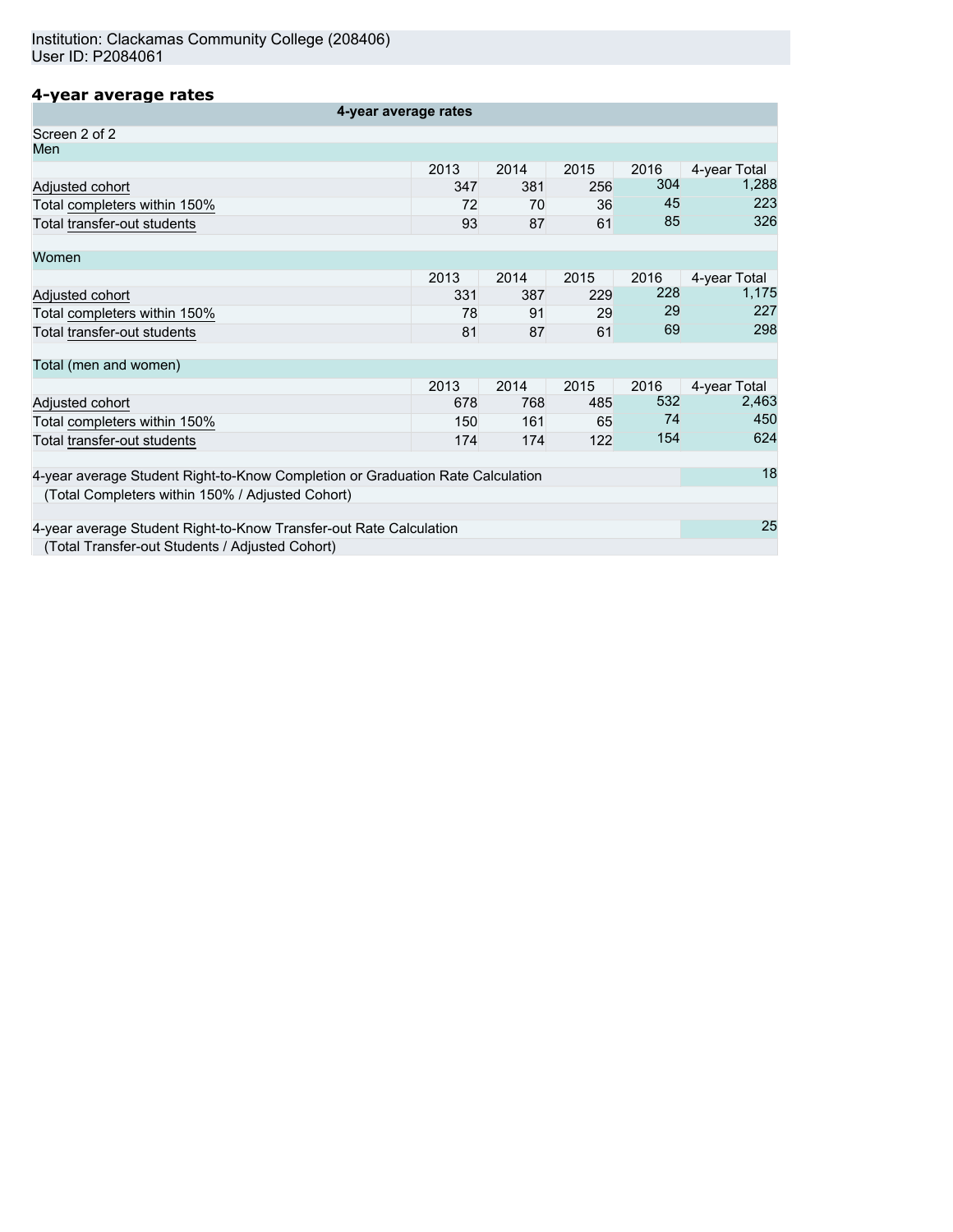# **Prepared by**

The name of the preparer is being collected so that we can follow up with the appropriate person in the event that there are questions concerning the data. The Keyholder will be copied on all email correspondence to other preparers. The time it took to prepare this component is being collected so that we can continue to improve our estimate of the reporting burden associated with IPEDS. Please include in your estimate the time it took for you to review instructions, query and search data sources, complete and review the component, and submit the data through the Data Collection System. Thank you for your assistance.

| This survey component was prepared by:                                                                                            |                                                                                                                                            |  |                                                            |                      |            |                                            |
|-----------------------------------------------------------------------------------------------------------------------------------|--------------------------------------------------------------------------------------------------------------------------------------------|--|------------------------------------------------------------|----------------------|------------|--------------------------------------------|
|                                                                                                                                   | Reyholder                                                                                                                                  |  | <b>SFA Contact</b>                                         |                      | O          | <b>HR Contact</b>                          |
|                                                                                                                                   | <b>Finance Contact</b>                                                                                                                     |  | Academic Library Contact                                   |                      |            | Other                                      |
|                                                                                                                                   | Name: Andrea Csavajda                                                                                                                      |  |                                                            |                      |            |                                            |
|                                                                                                                                   | Email: andreac@clackamas.edu                                                                                                               |  |                                                            |                      |            |                                            |
|                                                                                                                                   |                                                                                                                                            |  |                                                            |                      |            |                                            |
| How many staff from your institution only were involved in the data collection and reporting process of this<br>survey component? |                                                                                                                                            |  |                                                            |                      |            |                                            |
|                                                                                                                                   | 2.00 Number of Staff (including yourself)                                                                                                  |  |                                                            |                      |            |                                            |
|                                                                                                                                   |                                                                                                                                            |  |                                                            |                      |            |                                            |
|                                                                                                                                   | How many hours did you and others from your institution only spend on each of the steps below when<br>responding to this survey component? |  |                                                            |                      |            |                                            |
| Exclude the hours spent collecting data for state and other reporting purposes.                                                   |                                                                                                                                            |  |                                                            |                      |            |                                            |
| <b>Staff member</b>                                                                                                               | <b>Collecting Data</b><br><b>Needed</b>                                                                                                    |  | <b>Revising Data to Match</b><br><b>IPEDS Requirements</b> | <b>Entering Data</b> |            | <b>Revising and</b><br><b>Locking Data</b> |
| Your office                                                                                                                       | 5.00 hours                                                                                                                                 |  | 5.00 hours                                                 |                      | 1.00 hours | 0.50 hours                                 |
| <b>Other offices</b>                                                                                                              | hours                                                                                                                                      |  | hours                                                      |                      | hours      | hours                                      |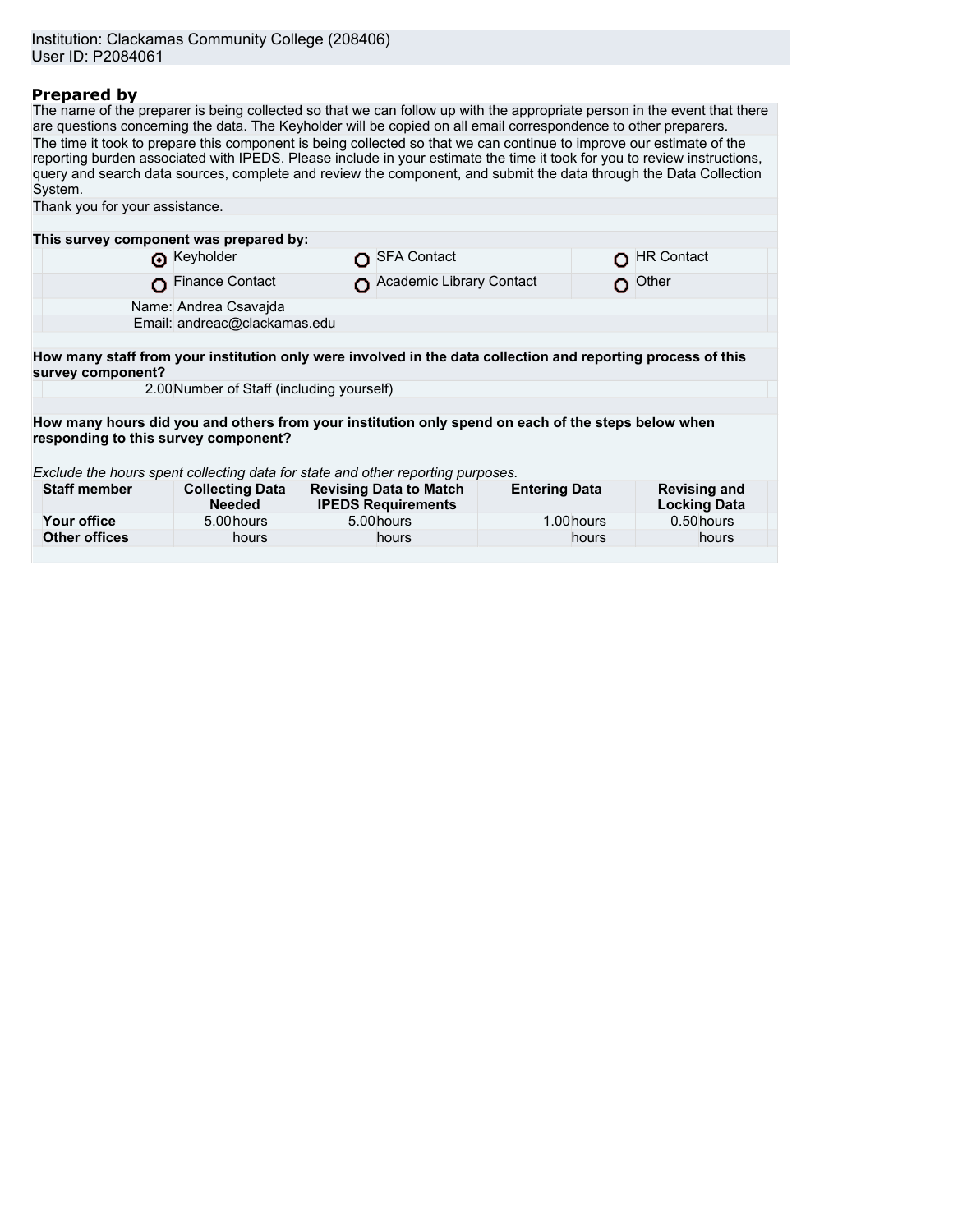# **Summary**

# **2019 IPEDS Graduation Rate Component Data Summary**

IPEDS collects important information regarding your institution. All data reported in IPEDS survey components become available in the IPEDS Data Center and appear as aggregated data in various Department of Education reports. Additionally, some of the reported data appears specifically for your institution through the College Navigator website and is included in your institution's Data Feedback Report (DFR). The purpose of this summary is to provide you an opportunity to view some of the data that, when accepted through the IPEDS quality control process, will appear on the College Navigator website and/or your DFR. College Navigator is updated approximately three months after the data collection period closes and Data Feedback Reports will be available through the [Data Center](https://nces.ed.gov/ipeds/use-the-data) and sent to your institution's CEO in November 2019.

Please review your data for accuracy. If you have questions about the data displayed below after reviewing the data reported on the survey screens, please contact the IPEDS Help Desk at: 1-877-225-2568 or ipedshelp@rti.org.

| <b>Overall Graduation Rate</b>                           |     |  |  |  |  |
|----------------------------------------------------------|-----|--|--|--|--|
| Graduation Rate                                          | 14% |  |  |  |  |
| Total number of students in the Adjusted Cohort          | 532 |  |  |  |  |
| Total number of completers within 150% of normal<br>time | 74  |  |  |  |  |

| <b>Overall Transfer-out Rate</b>                            |     |
|-------------------------------------------------------------|-----|
| Transfer-out Rate                                           | 29% |
| Total number of students in the Adjusted Cohort             | 532 |
| Total number of transfers-out within 150% of<br>normal time | 154 |